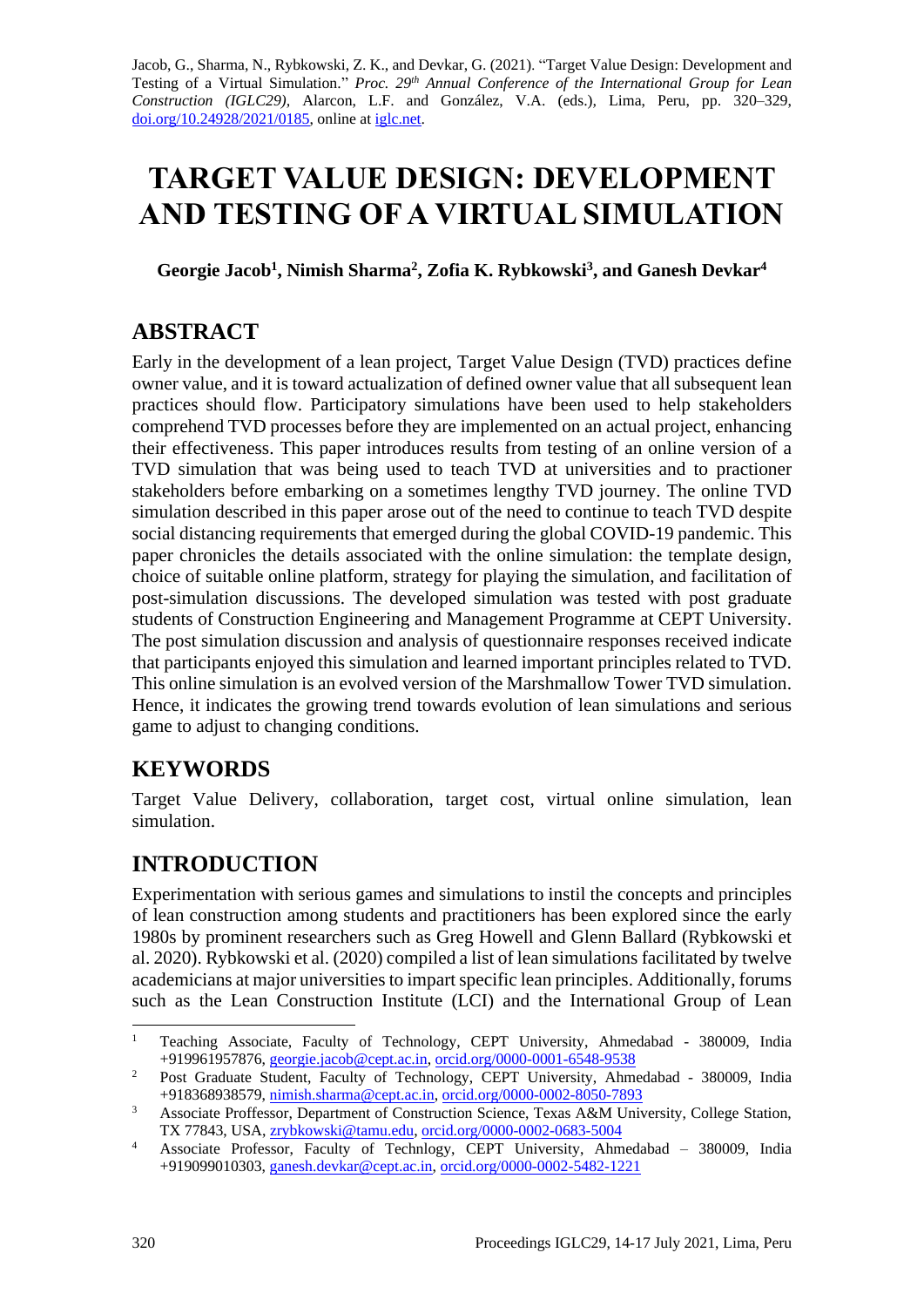Construction (IGLC) have been extensively using and encouraging lean games and simulations to motivate adoption of lean practices across the construction supply chain. The Target Value Design (TVD) simulation inspired by the "marshmallow design challenge" (Skillman 2014) is one such lean construction simulation (Rybkowski et al. 2016), which imparts the principles of the Lean-Integrated Project Delivery.

The COVID-19 pandemic severely impacted the ability of educators to facilitate lean simulation and games that were previously played in-person in a physical space. Globally, the lean community adapted to this situation by transforming and transplanting these games and simulations to the virtual realm.

This paper describes the development and testing of an improvised and transformed version of the marshmallow tower TVD simulation which can be played virtually online.

### **TVD SIMULATION**

Target Value Design (TVD) evolved from target costing or genka kikaku. TVD involves continuous, collaborative cross-disciplinary appraisal of design proposals to improve overall value through the lens of various constraints such as cost, design, risk, constructability, quality, and time (Lee et al. 2012).

Experimentation of TVD practices and their outcomes on construction projects have been documented (Ballard and Rybkowski 2009). Do et al. (2014) state that TVD practices can help stakeholders successfully achieve a target cost that is 15% to 20% below market cost while maximizing the overall value to the project and owner. Early collaboration of stakeholders, setting a target cost and rigorous estimating are key requirements of TVD, as described by Ballard (2008).

The TVD simulation or marshmallow tower TVD simulation, developed by Munankami and Rybkowski (Rybkowski et al., 2016), was based on the "marshmallow design challenge" game by Peter Skillman. It has become widely used by university educators and lean consultants to impart principles of TVD, such as market cost, target cost, allowable cost, estimated cost, collaboration, etc. among the participants. It requires the groups of participants to design and then build a freestanding 2-feet tall tower that is no more than 2 inches out-of-plumb, using materials provided by the facilitator. Participants are then asked to optimize the design of the tower to lower the total cost by 15% to 20% without losing the overall value criteria established by the building owner (Rybkowski et al. 2020). The popularity of the TVD simulation may be due, in part, to the fact that it can be played in as little as 50 minutes, with relatively inexpensive materials. In fact, the simulation continues to be transformed following analyses and "plus delta" feedback from participants. For example, Devkar et al. (2019) had developed and tested a TVD simulation which includes BIM for visualization and rapid cost feedback. The virtual TVD simulation in this paper is an improvised version of the marshmallow tower TVD simulation which can be played virtually. This virtual TVD simulation was developed and tested at CEPT University.

### **SIMULATION DEVELOPMENT**

#### **INSTRUCTIONS TO PLAY**

The objective of this online TVD simulation was to provide to participants a first-hand experience of the fundamental goals of Target Value Design. The game is inspired from TVD marshmallow tower game developed by Munankami and Rybkowski (Munankami 2012; Rybkowski et al. 2016), which is a widely played simulation administered in person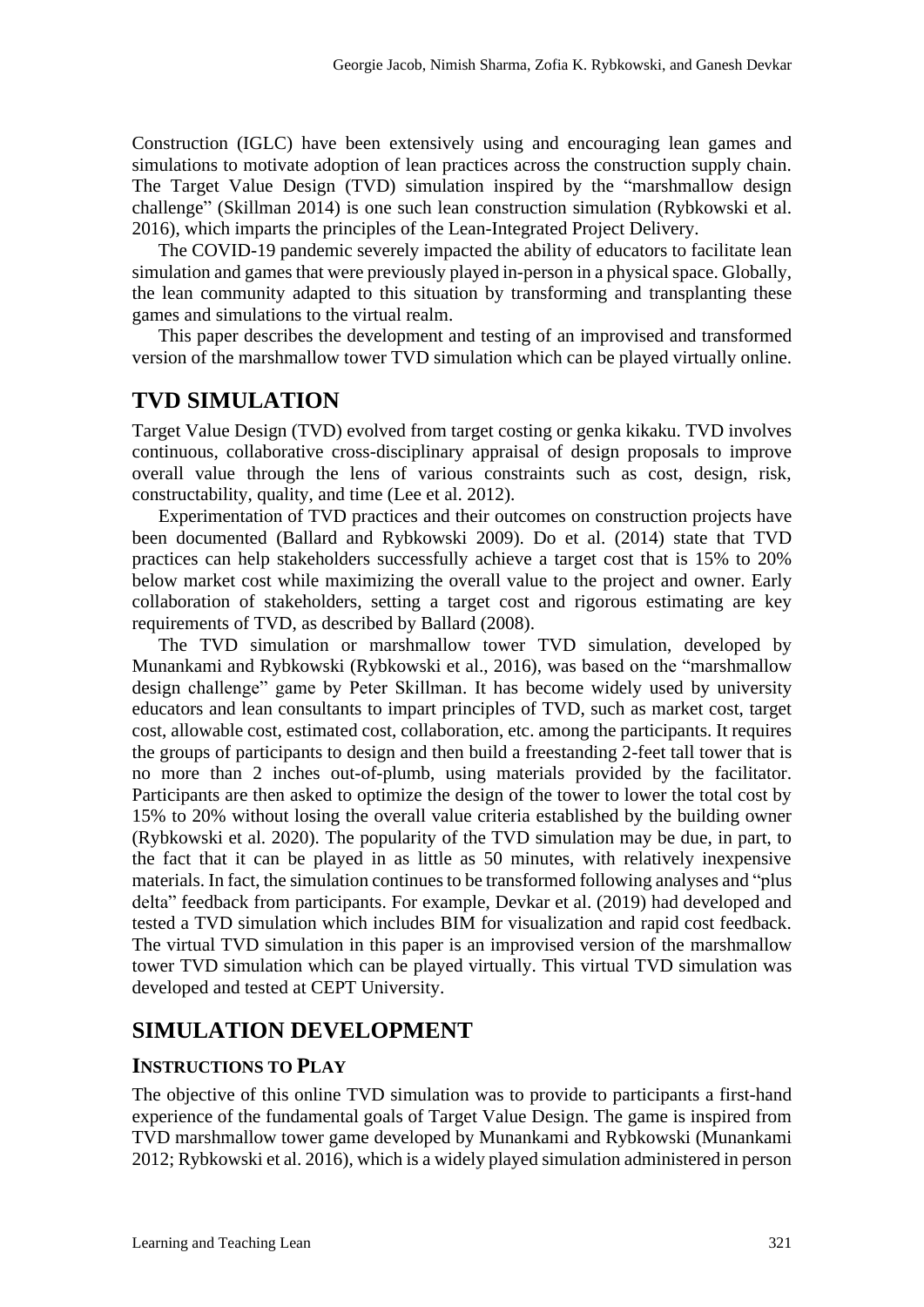prior to the COVID-19 pandemic. As part of a studio course named "Construction Project Formulation and Appraisal" for graduate students of Construction Engineering and Management Programme at CEPT University, the TVD marshmallow tower game had been incorporated into the course curriculum. However, during the COVID-19 global pandemic, classrooms and studios were moved to an online environment. The instructor for this studio course faced the challenge of transforming the existing TVD simulation, typically played in the physical realm, into a virtual simulation. This pressing need resulted in the crafting and testing of the online TVD simulation described in this paper.

The online TVD simulation developed by this team involved the design, construction and costing of a tower having height and base width requirements of 26 cm and 12 cm respectively. Online game templates were prepared for the students to play the simulation. The task of each team was to construct a tower with the help of shapes provided in the game template. The shapes and their three size variants are shown in Figure 1. Typically, a team of 3-4 participants was required to play this simulation. Each team member was asked to select and assume either of following roles: Designer, Contractor, or Owner. Based on the number of participants playing this simulation, two participants were allowed to play the role of Owner. However, the roles of Designer and Contractor were played by a single participant only. The simulation comprised two rounds. Round 1 modelled the traditional mode of project delivery, simulating a design-bid-build model of siloed operations along the construction supply chain, while the Round 2 simulated the type of active simultaneous collaboration required during TVD. In Round 1, the Owner was asked to prepare a strategic brief and then hand it over to the Designer. While preparing the strategic brief, the Owner could select shapes and the general aesthetics of the tower, keeping in mind specifications pertaining to the height and base width of the tower. The Designer was then asked to prepare a design of tower (Design Proposal– D1) according to requirements stated in the strategic brief prepared by the Owner. The design needed to be approved by the Owner before being handed over to the Contractor. The Contractor was then expected to construct the tower in accordance with the Design Proposal - D1, using shapes provided in the game template. Verbal communication between the Owner, Designer and Contractor was restricted in the first round. Communication between each role-play was limited to Requests for Information (RFIs) and needed to be continually documented. Although, specific time limits were not enforced for Round 1, the teams were pressed to finish as soon as possible. Pressure took the form of online streaming quotes such as "Time is the Essence of the Contract" while playing the online simulation. After the completion of Round 1, the teams were asked to calculate the cost of their constructed towers  $(Cost - C1)$ . Further to this, each team had to declare its target cost (Target Cost – T1). In contrast to Round 1, Round 2 was designed as a collaborative environment where team members could collaborate and openly communicate with one other without any restrictions, beginning from design. In this round, the teams were expected to design  $(Design - D2)$  and construct their towers, keeping in mind the declared target cost, while aspiring to construct them at costs even lower than their declared target costs. At the completion of Round 2, teams were asked to calculate the cost of their constructed towers  $(Cost - C2)$ . The time for completion of design and construction of each round was noted. As mentioned earlier, there was no specific time limit for finishing each round. However, it was anticipated that both rounds would be finished within 75 minutes, followed by a reflection and discussion period of approximately 20 minutes.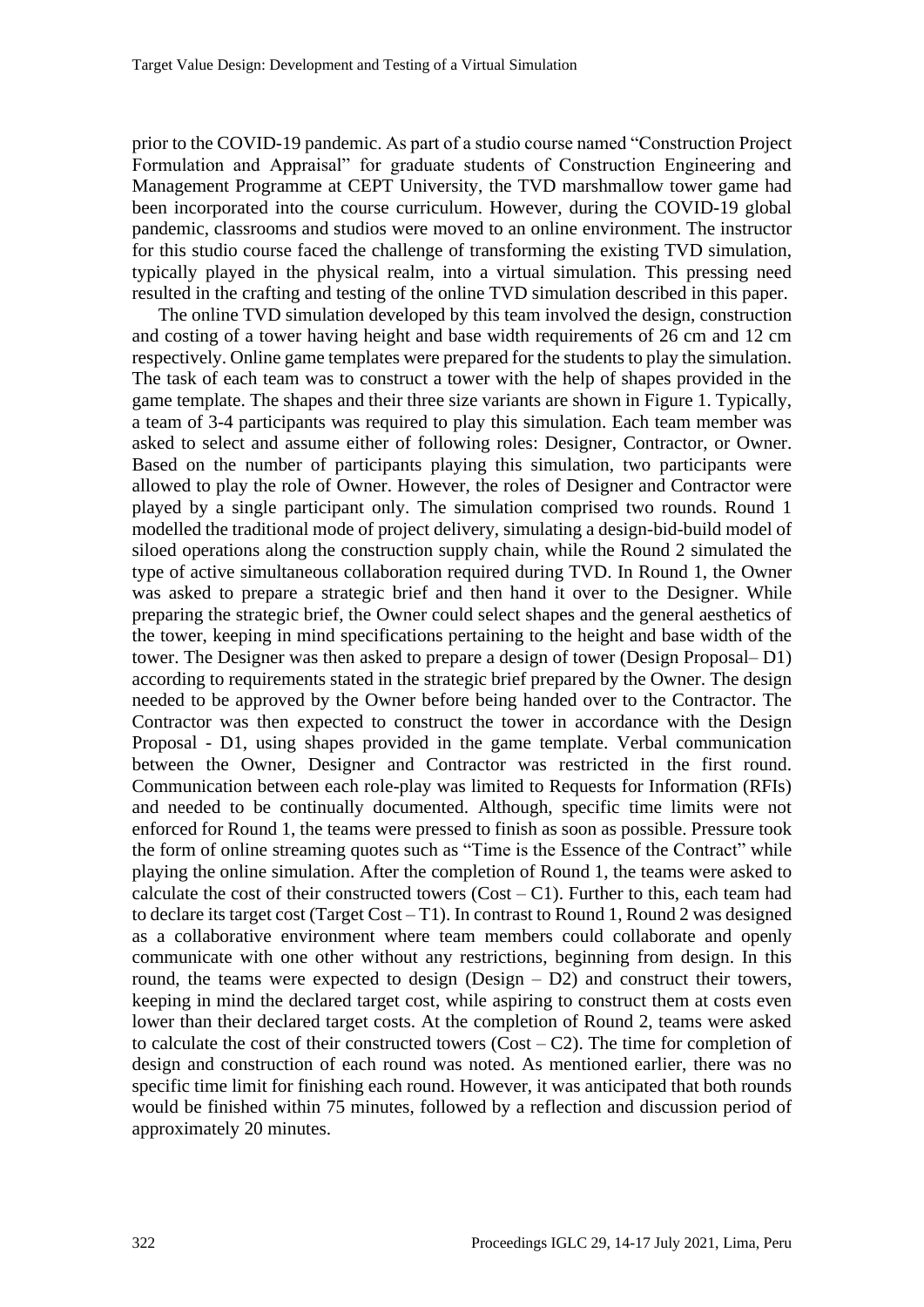#### **SIMULATION TEMPLATES DEVELOPED**

The authors of this paper had been participating in the online APLSO (Administering and Playing Lean Simulations Online) forum that provides an international platform for testing and development of lean simulations using the cloud-based software. Based on learnings gleaned during a 90-minute session playing with, and collecting plus-delta feedback fromparticipants during this forum, it was observed that, for enabling participants to experience the "aha moment" that makes simulations effective in illuminating lean principles, online lean simulations require convenient software platforms that participants can trust. Because of this, the team decided to use "Google Slides" for the templates when they played this simulation at the APLSO forum. Google Slides also offers the additional feature of privacy where templates can be accessed using Google Drive without players needing to volunteer their email addresses to software companies, avoiding concerns of later email spamming by software companies.

Three groups of slides were prepared for administration of this simulation.

#### **Instruction Slides**

The *Instruction Slides* provided information related to team composition, role playing, and instructions for playing Round 1 and Round 2. The general instructions given to participating teams were: (i) complete the tower without any voids between the shapes given within the space restrictions defined in the template and having 26 cm height and a base width of 12 cm, and (ii) do not resize or change the shape of any pieces, with the one exception that shrinking (but no expanding) of the last placed piece was permitted. Dimensions of the pieces were provided in the TVD Game Playing Template as computational aids for the convenience of the players, in order to determine how best to address the final height and width specification of the two-dimensional tower.

#### **TVD Game Playing Templates**

There were two separate *TVD Game Playing Templates* to be used during Round 1 and Round 2. Both Round 1 and Round 2 consisted of Google Slides, and included an empty space for typing in the Owner's brief, uploading design proposals (Design Proposal - D1 and D2), and noting the RFIs exchanged between the Owner, Designer and Contractor. It also included a resource sheet containing pieces of various shapes and sizes, as well as a space for the construction of tower.

#### **Cost Sheet Template**

The Cost Sheet Template consisted of a table itemizing pre-defined cost rates of each shape, the number of shape variants used in final construction of the tower, and the total cost of tower. Both the TVD Game Playing Template and the Cost Sheet Template were made accessible by the facilitators by sending a link to Google Slides to all participants using the chat function of Google Meet. As a result of shared workspace, the hosting facilitators were able to observe the progress of each team on Google Slides as they played the simulation. This was especially helpful because the Screen Share function of Google Meet enabled facilitators to illustrate examples of team projects during the "big room" reflection and discussion stage of the exercise.

#### **SIMULATION TESTING**

The developed TVD online simulation was tested in a studio entitled "Construction Project Formulation and Appraisal." This studio was part of graduate course curriculum in Construction Engineering and Management at CEPT University. The primary objective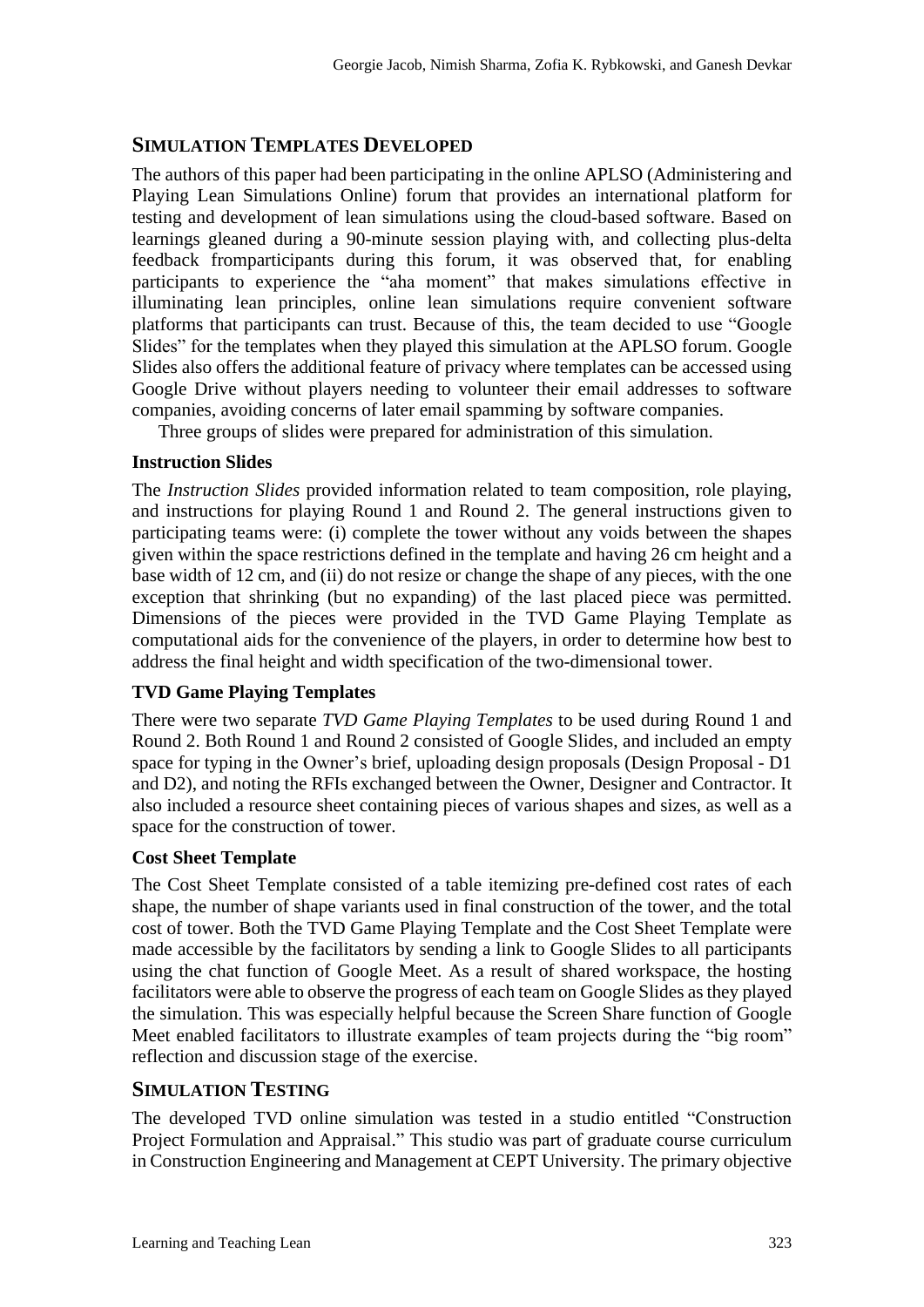behind this simulation was to provide an in-person experience to the students about collaborative working, early involvement of stakeholders in construction supply chain, and the process of designing to target cost. The instructor for this studio was assisted by two teaching assistants to administer this simulation.

The students involved in this studio were more familiar with the Google Meet platform for online meetings. Therefore, it was decided to use Google Meet to conduct the simulation. The students in the studio course were divided into teams of four to five. A total of 6 teams were formed and it was decided that each teaching assistant would be an observer for three teams while the instructor would oversee the overall simulation process by observing shared Google Slides templates, and addressing any specific questions raised. In total, 6 breakout rooms were created in Google Meet, one for each team. A few days before the actual playing of simulation, two power point presentations were shared with the students, including one by David Umstot and another by Prof. Lauri Koskela and Amit Kaushik. This helped the students in understanding the background of TVD. On the day of simulation, a conceptual foundation for Target Value Design was laid and the benefits delivered by TVD were highlighted with reference to the power point presentations. The discussion took approximately 20 minutes and was followed by a screen share of the "Instruction Template" in Google Slides. The students were asked if they had any questions about the simulation before they were given access to the "Game Playing Template" in Google Slides, and questions were clarified.



Figure 1 - Templates of TVD Game

The "Game Playing Template" was then shared in Google Slides with the students and they were asked to join one of the breakout rooms created in Google Meet. During Round 1, the participant playing the role of the Owner could either type the strategic brief or upload an image containing a handwritten strategic brief into the workspace provided in the "TVD Game Playing Template." The participant playing the role of Designer prepared a hand-drawn sketch of the tower on a piece of paper conforming to the strategic brief and uploaded it in the workspace named "Design Proposal" in the "TVD Game Playing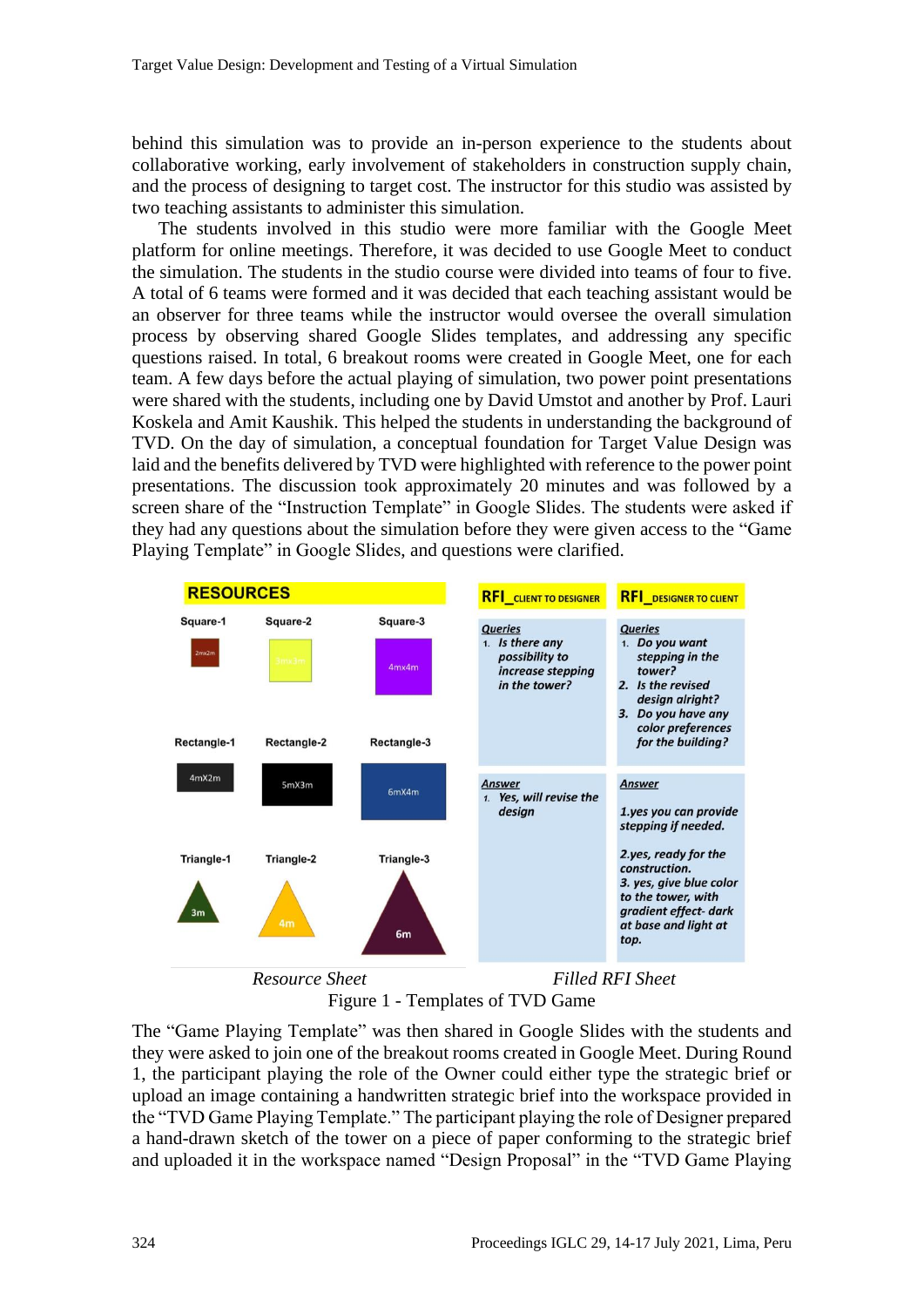Template." During Round 1, the Designer often had to upload different interactions of the design until it was approved by the Owner. During Round 1, the teammates were not allowed to communicate verbally. A separate workspace in "TVD Game Playing Template" was included for the participants to raise their questions in the form of RFIs. The participants could type their questions in the space provided and the member of the team responsible could type back a response. Round 1 was completed in 45 minutes. At the end of Round 1, the students were asked to return to the "Main Google Meet Room." The "Cost Sheet" was then shared with students so they could benchmark the costs of the constructed tower, based on their designs from Round 1. The cost sheets had been preloaded with formulas to calculate the sum total costs of the constructed towers. The rationale of not sharing the "Cost Sheet" until after completion of Round 1 was to avoid any influence of cost during preparation of the "Owner Brief" and "Design Proposal – D1". As the students filled their cost sheets, the teaching assistants captured information from the cost sheets of each group and populated a shared excel sheet for the class.

The excel sheet developed as part of TVD marshmallow tower simulation was used for the cost calculation for both the rounds (Rybkowski et al. 2016). This excel sheet consisted of three parts: 1) Establish Market Cost, 2) Establish Target Cost and 3) Design to Target Cost. A "Target Cost" was then declared by each team and noted on the spreadsheet. The instructor projected the excel sheet in the "Main Google Meet Room" and drew student attention toward the highest and lowest constructed tower costs. The instructor then calculated the market cost (average of construction cost of all towers). Allowable cost (the maximum cost to which the Owner could realistically build, determined by their financial resources and business case) was established by dropping the average cost of each tower by 20%, with the help of the cost sheet. Market cost, allowable cost, target cost, and the actual costs achieved in each round is mentioned in Table 1. The teams were then asked to return to their respective breakout rooms for five minutes and brainstorm a declared target cost. The rationale for providing a very limited time window for brainstorming was to incentivize intense collaborative discussion and to avoid a scenario wherein teams start to actually design the tower with reference to cost. After all the teams re-assembled in the "Main Google Meet Room," each team openly declared its "target cost" and the average cost of all declared target costs was calculated in the excel sheet. Then, the teams were asked to return to their respective Google Breakout Room to play Round 2.

| Table 1: Comparative Cost Statement                                                                                                                                                                                                                                                                                                |        |        |        |        |        |        |
|------------------------------------------------------------------------------------------------------------------------------------------------------------------------------------------------------------------------------------------------------------------------------------------------------------------------------------|--------|--------|--------|--------|--------|--------|
|                                                                                                                                                                                                                                                                                                                                    | Team 1 | Team 2 | Team 3 | Team 4 | Team 5 | Team 6 |
| Cost (C1)                                                                                                                                                                                                                                                                                                                          | 278    | 218    | 248    | 248    | 215    | 209    |
| <b>Market Cost</b>                                                                                                                                                                                                                                                                                                                 |        |        |        |        |        |        |
| Allowable Cost                                                                                                                                                                                                                                                                                                                     |        |        |        |        |        |        |
| <b>Declared Target Cost</b>                                                                                                                                                                                                                                                                                                        | 250    | 190    | 220    | 200    | 170    | 190    |
| Average Target Cost                                                                                                                                                                                                                                                                                                                |        |        |        |        |        |        |
| Cost (C2)                                                                                                                                                                                                                                                                                                                          | 230    | 173    | 194    | 194    | 176    | 149    |
| $\mathbf{A} \mathbf{B}$ $\mathbf{C}$ $\mathbf{A}$ $\mathbf{A}$ $\mathbf{A}$ $\mathbf{A}$ $\mathbf{A}$ $\mathbf{A}$ $\mathbf{A}$ $\mathbf{A}$ $\mathbf{A}$ $\mathbf{A}$ $\mathbf{A}$ $\mathbf{A}$ $\mathbf{A}$ $\mathbf{A}$ $\mathbf{A}$ $\mathbf{A}$ $\mathbf{A}$ $\mathbf{A}$ $\mathbf{A}$ $\mathbf{A}$ $\mathbf{A}$ $\mathbf{A}$ |        |        |        |        |        |        |

All figures are in INR. 1 USD = 72 INR.

During Round 2, the participants were instead permitted to finalize the design brief collaboratively and write or upload it on the TVD game-playing template. To foster collaboration and hasten finalization of the tower designs, the Round 2 permitted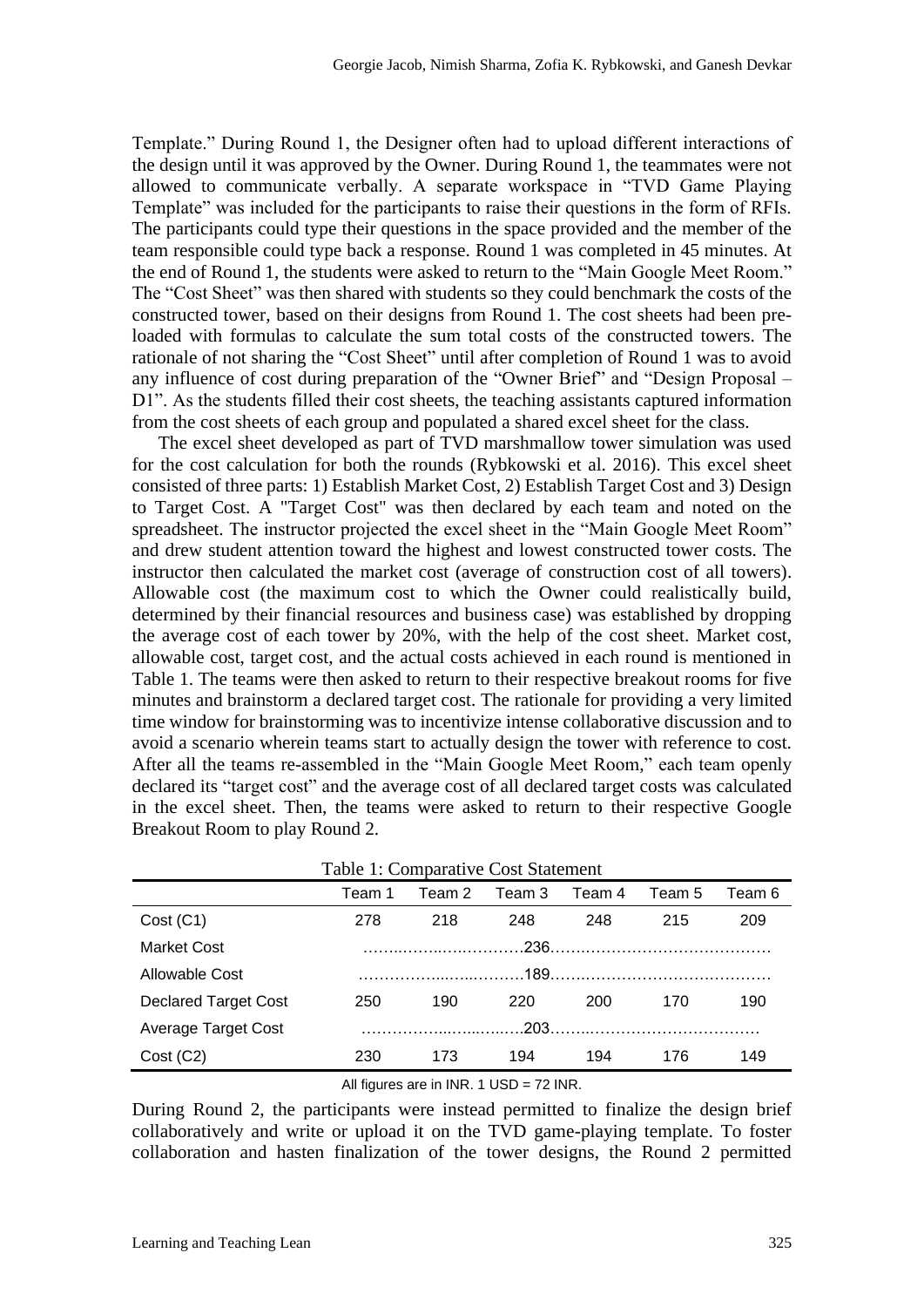switching on of cameras and verbal communication between team members, and the Designer was permitted to show different iterations visually on camera to the Owner and the Contractor, seeking their feedback, before finalizing their team design (Design - D<sub>2</sub>)—all the while keeping in mind the declared target cost and parameters specified in the design brief. During both Round 1 and Round 2, the workspace named "Construction Site" allowed the Contractor to construct the tower according to the finalized design by copying and pasting required shapes from a laydown area named "Resources" in the "TVD Game Playing Template." Participants completed Round 2 within approximately 30 minutes, after which all teams returned to the "Main Google Meet Room." Each team filled their respective cost sheet for Round 2 and the details were captured online by the teaching assistants in the shared excel sheet. The excel sheet was shared in the "Main Google Meet Room" and teams were asked to reflect on parameters such as total cost at the end of Round 2, total cost at the end of Round 1, and declared target costs. In addition to costs from various rounds, the excel sheet captured parameters such as time of completion of design and construction in Round 1 and Round 2, and the number of RFIs incurred during Round 1. The excel sheet helped participants develop an understanding of an overview of TVD concepts and goals, including market cost, allowable cost, and target cost. Figure 2 depicts the designs prepared by the students during Round 1 and 2, the constructed tower in each round, and the populated cost sheet.



Figure 2- Designs prepared and actual towers constructed for Round 1 (above) and Round 2 (below)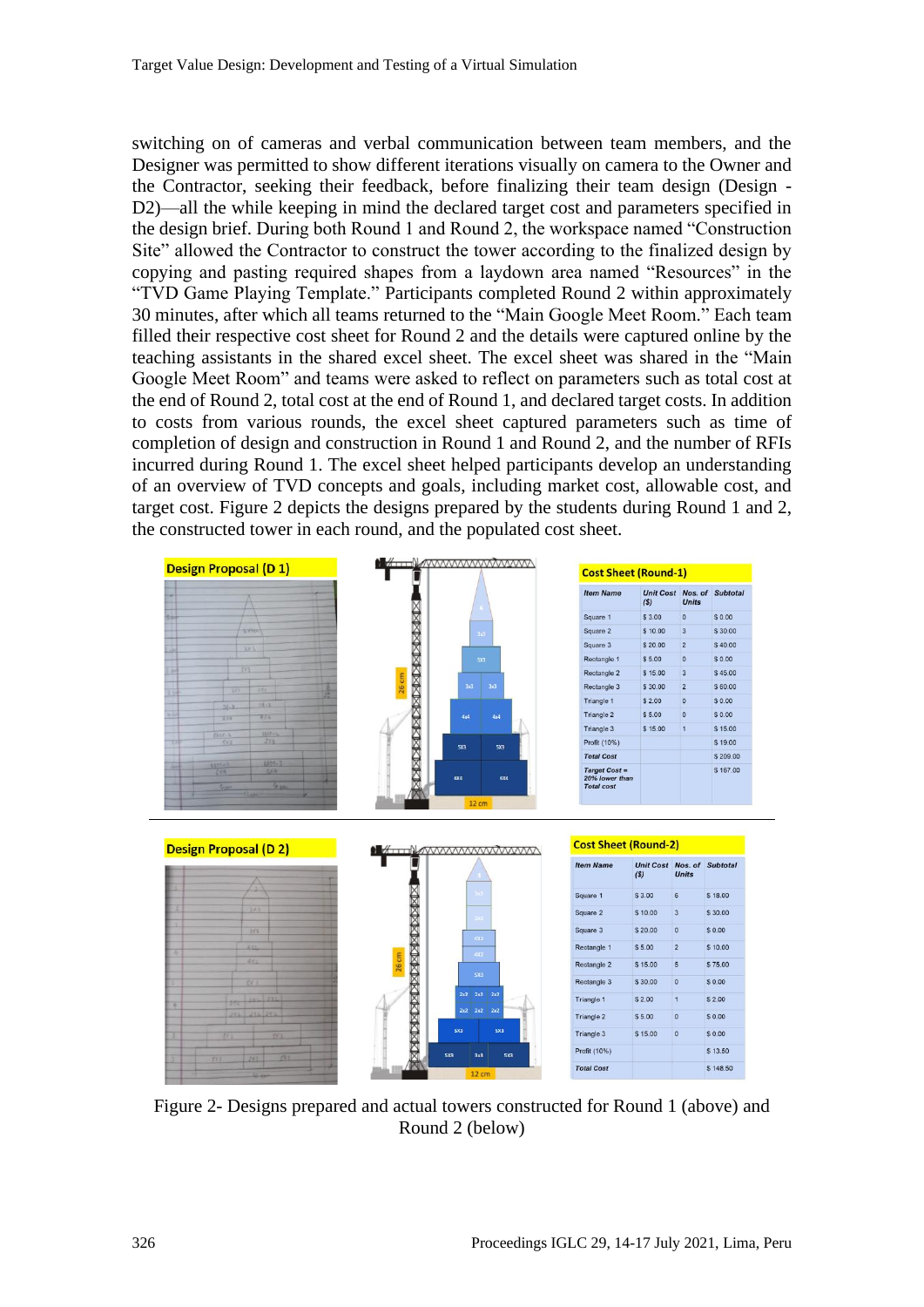### **POST SIMULATION DISCUSSION**

After Round 2, during the reflection phase of this game, students were asked to consider concepts such as their understanding of collaboration, rapid cost feedback, target costing, designing to target cost, working environment, relevance of learned concepts to practice and so on. Based on this discussion, it was evident that the simulation was effective in providing a first-hand experience of TVD concepts. The instructor also used the same evaluation questionnaire developed by Munankami (2012) to evaluate the effectiveness of this online TVD simulation. Originally, the evaluation questionnaire was developed to assessthe effectiveness of the marshmallow tower TVD simulation, developed, and tested by Munankami (2012). Devkar et al. (2012) used the same questionnaire for evaluating the effectiveness of a TVD simulation exercise. It was also used by Musa et al. (2019) when the TVD simulation was administered to 24 practitioners in Nigeria to test their understanding of TVD. Therefore, for consistency, the authors chose to use the same evaluative questionnaire for their online simulation. The online platform provided by Google Forms was used for administering the questionnaire and was circulated among the students at the end of the reflection/ discussion session. The students were asked to immediately provide responses to the questionnaire, since learnings and their "aha moments" were likely still fresh in their minds at the end of the simulation. In the survey form, the students were asked to rate various parameters on a 5-point Likert scale: 5 (most effective) to 1 (least effective). The questionnaire consisted of 23 questions in total, and an analysis of the most relevant responses are as follows:

- A. Mutual respect and trust
- B. Mutual benefit and reward
- C. Collaborative innovation and decision making
- D. Early involvement of key partners
- E. Intensified planning
- F. Open communication
- G. Owner is an active member of the team
- H. Understanding the value of customer

Continuous estimating and budgeting through collaboration among team membersThere were total of 22 respondents to this questionnaire. Based on the analysis of responses to the questions (Figure 3), it was observed that the students had developed an enhanced understanding of "collaborative innovation and decision making." During the post simulation discussion, the students mentioned that Round 2 helped break down typically experienced boundaries between the Owner, Designer and Contractor. Involvement of key stakeholders assisted in a team's development of innovative towers not only met Owner's needs but also lowered the cost of construction. This collaborative decisionmaking helped the participants understand that a win-win situation was created in Round 2, reflected in the observation that most respondents gave a higher rating (greater than or equal to 4) for the parameters of mutual trust and reward. Most notably, the analysis of questionnaire responses indicates that the concept of "target costing" was understood by the participants. Also, the efficacy of cost feedback in the design process to meet target cost and value expectations of the owner is reflected in the higher rating (equal to 5) received by the parameter "continuous estimating and budgeting through collaboration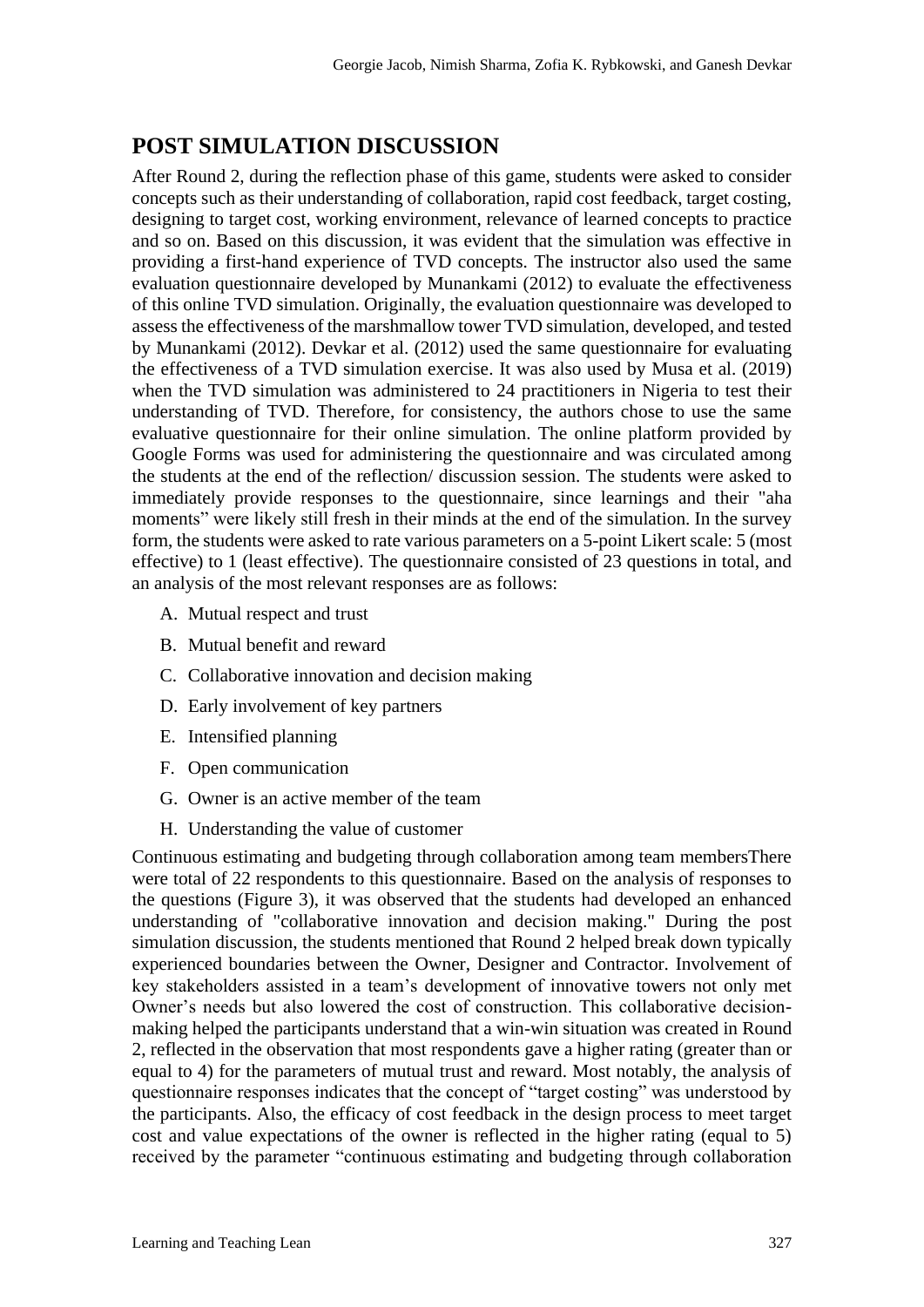among team members." Additionally, the participants seemed aware of the efficacy of open communication, which was also rated higher (greater than or equal to 4). Given the richness of discussions between participants and the instructor during the reflection phase, as well as results from the questionnaire responses, it appears the online TVD simulation effectively served the purpose for which it was designed.



Figure 3 - Histogram showing participant's response to questions about the online TVD simulation

# **CONCLUSION**

Target Value Design is a concept from lean construction which attempts to break boundaries created among three important construction supply chain actors, namely the Owner, Designer and Contractor. The adoption of this concept not only promises monetary gains but also cultural shifts in terms of collaboration, transparency and teamwork which is essential for efficient operations within the construction supply chain. In this context, the authors of this paper reported on the development and testing outcomes of an online TVD simulation. The development of the simulation involved creation of user-friendly instructions and templates with movable, shaped pieces to be used to build a two-dimensional tower. The simulation was administered on the Google Meet Platform and facilitated by the instructor and teaching assistants involved in development of this simulation. Responses from players were positive and appeared to indicate that key concepts critical to an understanding of TVD were being imparted. The online TVD simulation appears to have served as an effective replacement for the in-person simulation during the COVID-19 pandemic. Perhaps a more effective test of its efficacy will be whether or not this online version of the TVD simulation will continue to be played even after the pandemic has ended. The developed online TVD simulation has not explored the facet of "functionality" in terms of designs and cost effectiveness. However, it can be explored in the enhanced version of this simulation in future. Also, this simulation allows design and construction of tower in 2D, however, more advanced software platforms can be used for design and visualization of tower construction in 3D with rapid cost feedback process.